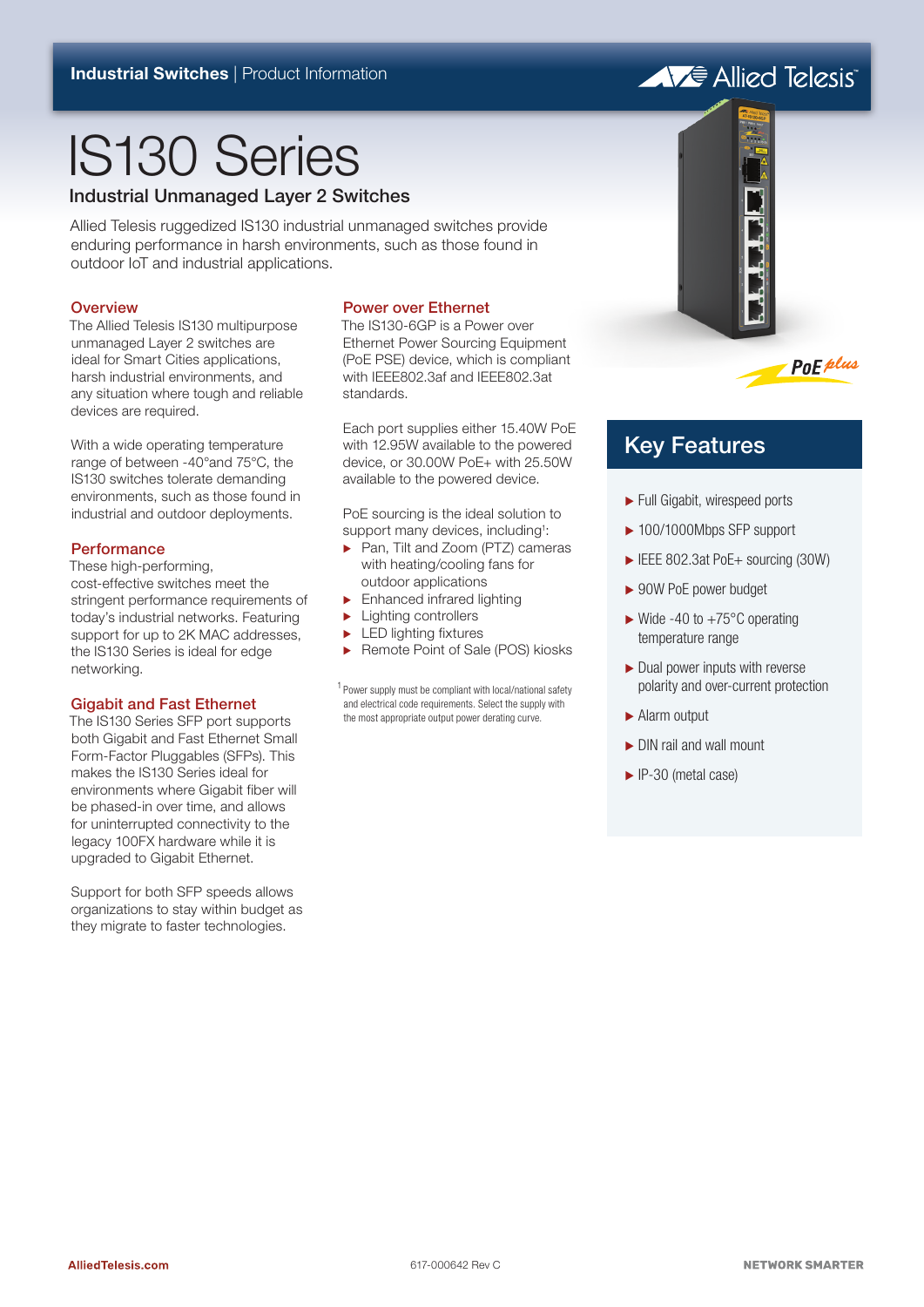## **Specifications**

| <b>PRODUCT</b>   | 10/100/1000T (RJ-45) | 100/1000X        | <b>POE+ ENABLED</b> | <b>SWITCHING</b> | <b>FORWARDING</b> |
|------------------|----------------------|------------------|---------------------|------------------|-------------------|
|                  | <b>COPPER PORTS</b>  | <b>SFP PORTS</b> | <b>PORTS</b>        | <b>FABRIC</b>    | <b>RATE</b>       |
| <b>IS130-6GP</b> |                      |                  |                     | 12Gbps           | 8.93Mpps          |

| <b>ELECTRICAL/MECHANICAL APPROVALS</b> |                                                                                                                                                                                                               |                                                                                          |  |  |  |
|----------------------------------------|---------------------------------------------------------------------------------------------------------------------------------------------------------------------------------------------------------------|------------------------------------------------------------------------------------------|--|--|--|
| <b>Compliance Mark</b>                 | CE, FCC, RCM, TUV, VCCI                                                                                                                                                                                       |                                                                                          |  |  |  |
| <b>Safety</b>                          | AS/NZS 62368.1<br>CAN/CSA C22.2 No.62368-1<br>EN/IEC/UL62368-1                                                                                                                                                |                                                                                          |  |  |  |
| <b>EMC</b>                             | AS/NZS CISPR 32, class A<br>CAN/CSA-CISPR 22<br>CISPR 22; CISPR 32<br>EN55024: EN55032, class A<br>EN61000-6-2, IEC61000-6-4, class A<br>FCC part 15B, class A<br>ICES-003, issue 6, class A<br>VCCI, class A |                                                                                          |  |  |  |
| <b>Electrostatic Discharge (ESD)</b>   | EN61000-4-2, level 3                                                                                                                                                                                          |                                                                                          |  |  |  |
| <b>Radiated Susceptibility (RS)</b>    | EN61000-4-3. level 3                                                                                                                                                                                          |                                                                                          |  |  |  |
| <b>Electrical Fast Transient (EFT)</b> | EN61000-4-4. level 3                                                                                                                                                                                          |                                                                                          |  |  |  |
| <b>Lighting/Surge immunity (Surge)</b> | EN61000-4-5, level 2                                                                                                                                                                                          |                                                                                          |  |  |  |
| <b>Conducted immunity (CS)</b>         | EN61000-4-6, level 3                                                                                                                                                                                          |                                                                                          |  |  |  |
| <b>Magnetic field immunity</b>         | EN61000-4-8, level 4                                                                                                                                                                                          |                                                                                          |  |  |  |
| Freefall                               | IEC60068-2-31                                                                                                                                                                                                 | Class T2.3 (1m drop)                                                                     |  |  |  |
| <b>Shock</b>                           | IEC60068-2-27<br>MIL-STD-810G, 2008                                                                                                                                                                           | operational: 15q 11ms, half sine<br>operational: 15q 11ms, half sine                     |  |  |  |
| <b>Vibration</b>                       | IEC60068-2-6<br>MIL-STD-810G, 2008                                                                                                                                                                            | operational: 1g@10-150Hz<br>operational: Procedure 1,<br>Category 4, per Figure 514.6C-1 |  |  |  |

## **Performance**

- ► Up to 2K MAC addresses
- ► Packet buffer memory: 128KB
- $\blacktriangleright$  Supports 9,216 bytes jumbo frames

## **Other Interfaces**

|           | Alarm output (1A @ 24Vdc)         |
|-----------|-----------------------------------|
| Port no.  |                                   |
| Connector | 2-pin Terminal Block <sup>2</sup> |
|           | $\blacktriangleright$ Type        |

| $\blacktriangleright$ Type | Power Input                       |
|----------------------------|-----------------------------------|
| Port no.                   |                                   |
| Connector                  | 2-pin Terminal Block <sup>2</sup> |

## **Environmental Specifications**

- $\blacktriangleright$  Operating temperature range: -40°C to 75°C (-40°F to 167°F)
- $\blacktriangleright$  Storage temperature range: -40°C to 85°C (-40°F to 185°F)
- $\blacktriangleright$  Operating relative humidity range: 10% to 95%RH non-condensing
- $\blacktriangleright$  Storage relative humidity range: 10% to 95%RH non-condensing
- $\blacktriangleright$  Operating altitude 3,000m maximum (9,843 ft)

#### **Mechanical**

► EN 50022, EN 60715 Standardized mounting on rails

#### **Environmental Compliance**

- $\blacktriangleright$  RoHS
	- ► China RoHS
	- $\blacktriangleright$  WEEE

<sup>2</sup> A single 6-pin screw Terminal Block include both power input and alarm output

## **Physical Specifications**

|                  | WIDTH X DEPTH X HEIGHT                                  |                 | <b>PACKAGED</b>                                          | <b>ENCLOSURE</b> | <b>MOUNTING</b> |                      |                        |  |
|------------------|---------------------------------------------------------|-----------------|----------------------------------------------------------|------------------|-----------------|----------------------|------------------------|--|
| <b>PRODUCT</b>   |                                                         | WEIGHT          | WIDTH X DEPTH X HEIGHT                                   | <b>WEIGHT</b>    |                 |                      | <b>PROTECTION RATE</b> |  |
| <b>IS130-6GP</b> | 30 x 95 x 140 mm<br>$(1.18 \times 3.74 \times 5.51)$ in | 500 g (1.10 lb) | 216 x 165 x 68 mm<br>$(8.50 \times 6.50 \times 2.68)$ in | 700 g (1.54 lb)  | Metal shell     | DIN rail, wall mount | <b>IP30</b>            |  |

## **Power Characteristics**

| <b>PRODUCT</b>   | <b>INPUT</b>   |                | <b>NO POE LOAD</b>                     |                                       | <b>FULL POE LOAD***</b>  |                                 |                                       | <b>POE POWER</b>         | <b>MAX POE SOURCING PORTS</b> |                  |            |
|------------------|----------------|----------------|----------------------------------------|---------------------------------------|--------------------------|---------------------------------|---------------------------------------|--------------------------|-------------------------------|------------------|------------|
|                  | <b>VOLTAGE</b> | <b>COOLING</b> | <b>MAX POWER</b><br><b>CONSUMPTION</b> | <b>MAX HEAT</b><br><b>DISSIPATION</b> | <b>NOISE</b>             | MAX POWER<br><b>CONSUMPTION</b> | <b>MAX HEAT</b><br><b>DISSIPATION</b> | <b>NOISE</b>             | <b>BUDGET</b>                 | <b>POE (15W)</b> | POE+ (30W) |
| <b>IS130-6GP</b> | 48Vdc*         | Fanless        | 14.0W @48Vdc                           | 47.9 BTU/h                            | $\overline{\phantom{0}}$ | 74.0W @48Vdc                    | 47.9 BTU/h                            | $\overline{\phantom{0}}$ | 60W @75°C                     |                  |            |
|                  | 54Vdc**        | Fanless        | 19.6W @54Vdc                           | 66.9 BTU/h                            | $\overline{\phantom{0}}$ | 109.6W @54Vdc                   | 66.9 BTU/h                            |                          | 90W @75°C                     |                  |            |

\*sourcing IEEE 802.3af Type 1 (PoE)

\*\* sourcing IEEE 802.3at Type 2 (PoE+)

\*\*\* The Max Power consumption at full PoE load includes PD's consumption and margin. The cooling requirements of the switch are smaller than the power draw, because most of the load is dissipated at the PoE powered device (PD) and along the cabling. Use these wattage and BTU ratings for facility capacity planning.

## **Standards and Protocols**

## **Ethernet**

| IFFF 802.2   | Logical Link Control (LLC) | <b>IFFF 802.3at</b> |
|--------------|----------------------------|---------------------|
| IFFF 802.3   | <b>Fthernet</b>            | IFFF 802.3u         |
| IFFF 802.3ab | 1000BASF-T                 | IFFF 802.3x         |
| IFFF 802.3af | Power over Ethernet (PoE)  | IFFF 802.37         |

Power over Ethernet plus (PoE+) 100BASE-X Flow control (FDX) 1000BASE-X